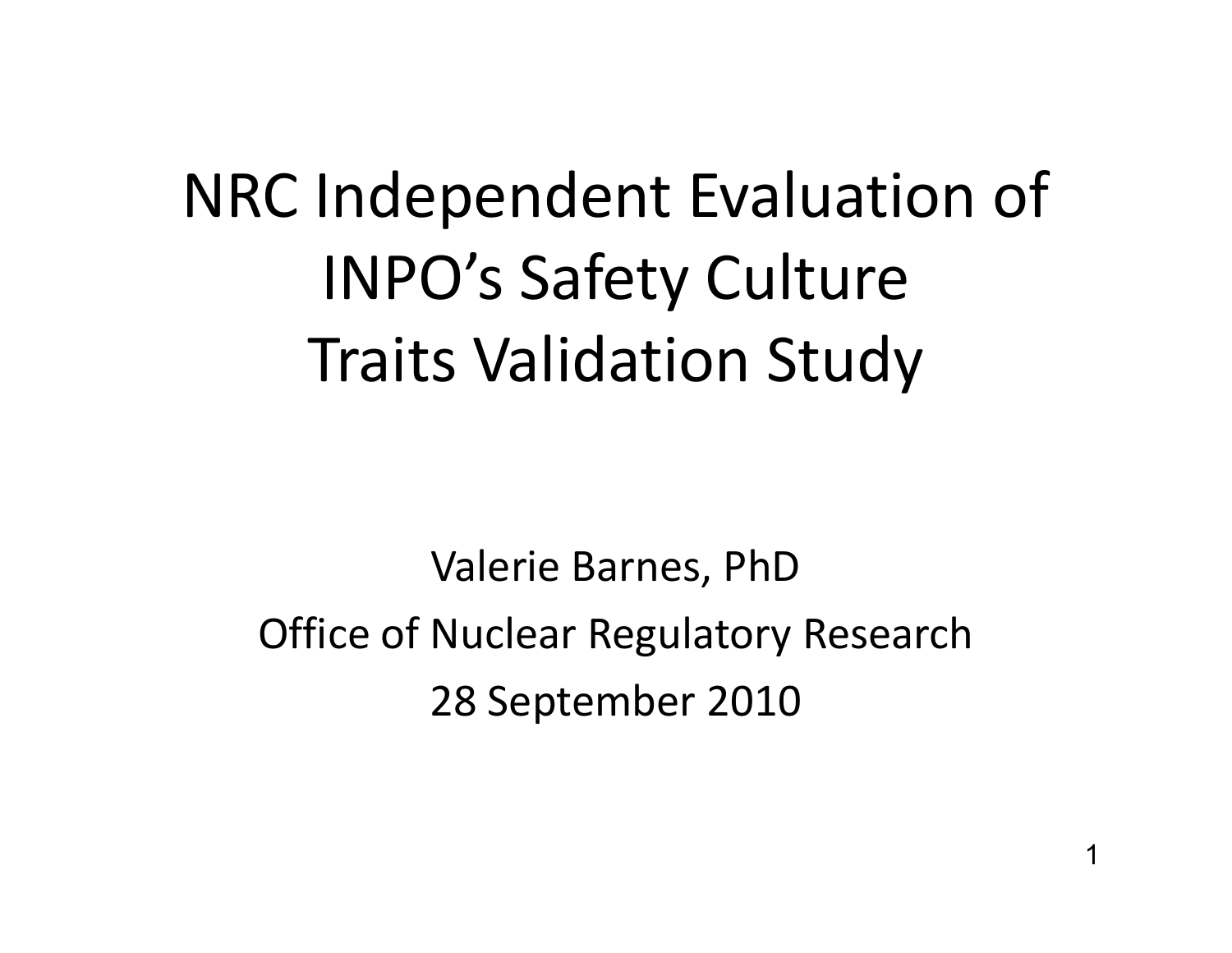#### Purposes of the Study

- Independently evaluate INPO's approach and data analysis decisions
- Assess whether the factors from INPO's safety culture (SC) survey correlate with other measures of SC and equipment performance the NRC has available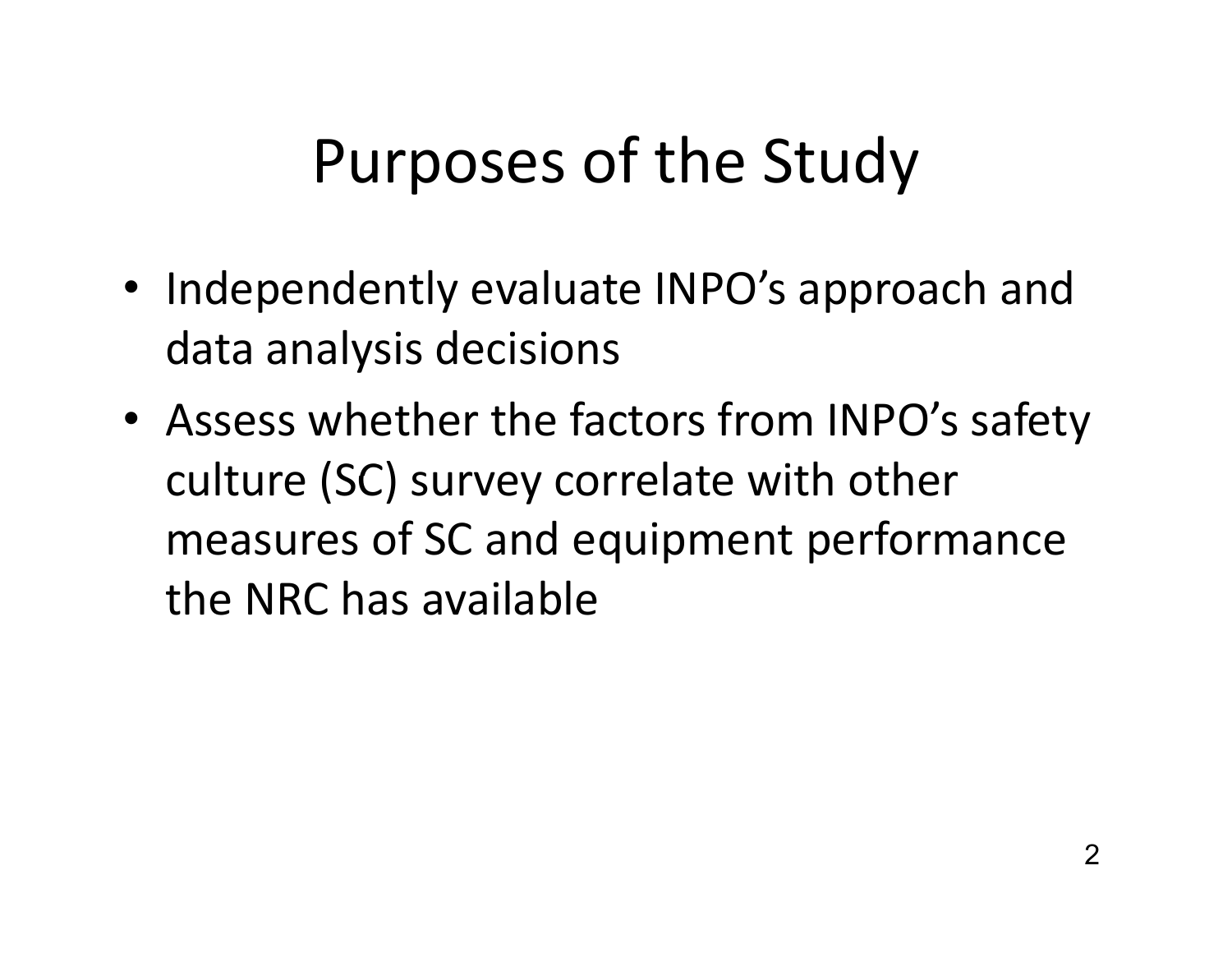## INPO/NEI/NRC Roles

- Nuclear Energy Institute funded the data collection
- INPO developed the survey, oversaw administration, performed majority of the analyses
- NRC reviewed/commented on survey items and study design
- Idaho National Lab, under contract to NRC, independently verified INPO's analyses, conducted additional analyses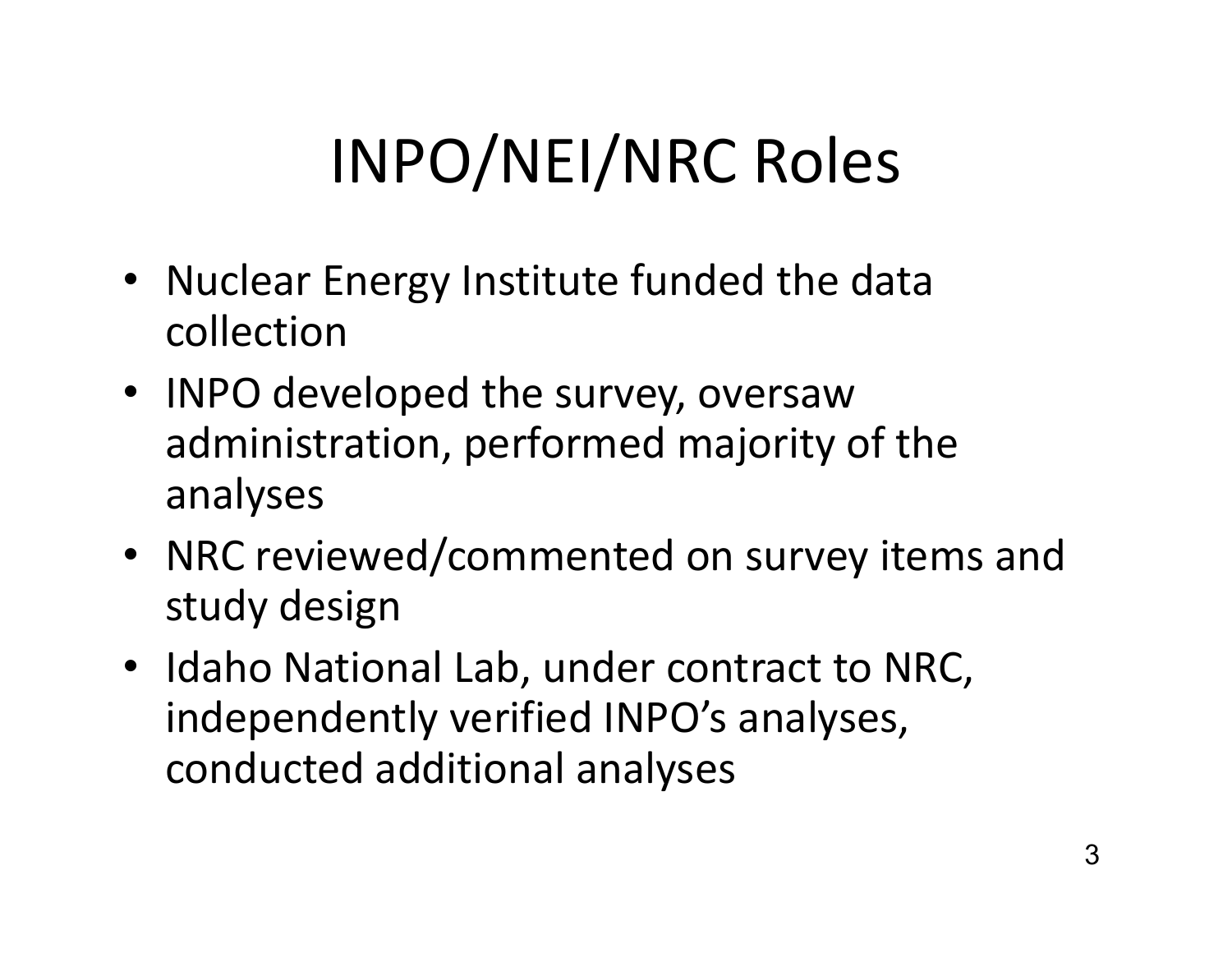#### Examples of NRC Measures

- Number, source and type of allegations
- Performance indicators maintained under the Reactor Oversight Process (ROP)
- Inspectors' assignment of SC aspects to inspection findings
- Location and movement in the ROP Action Matrix
- Cross-cutting and substantive cross-cutting issues identified during mid-year and year-end performance assessments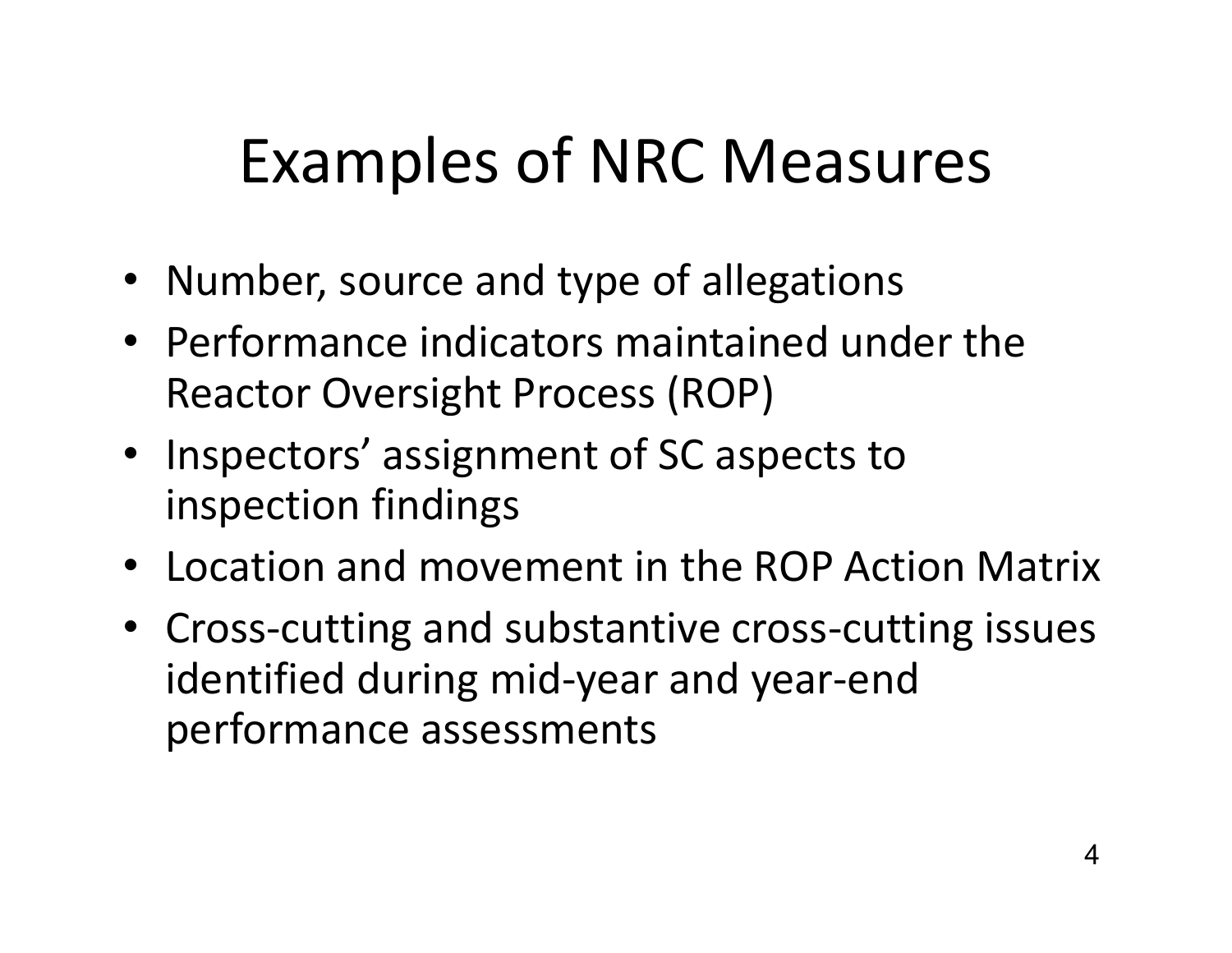# Overview of Criterion Validity Results

- Correlations between the factors/subfactors and NRC 2009 measures were satisfactory and in the expected direction
- Correlations between factors/subfactors and NRC 2008 measures weaker but also in expected direction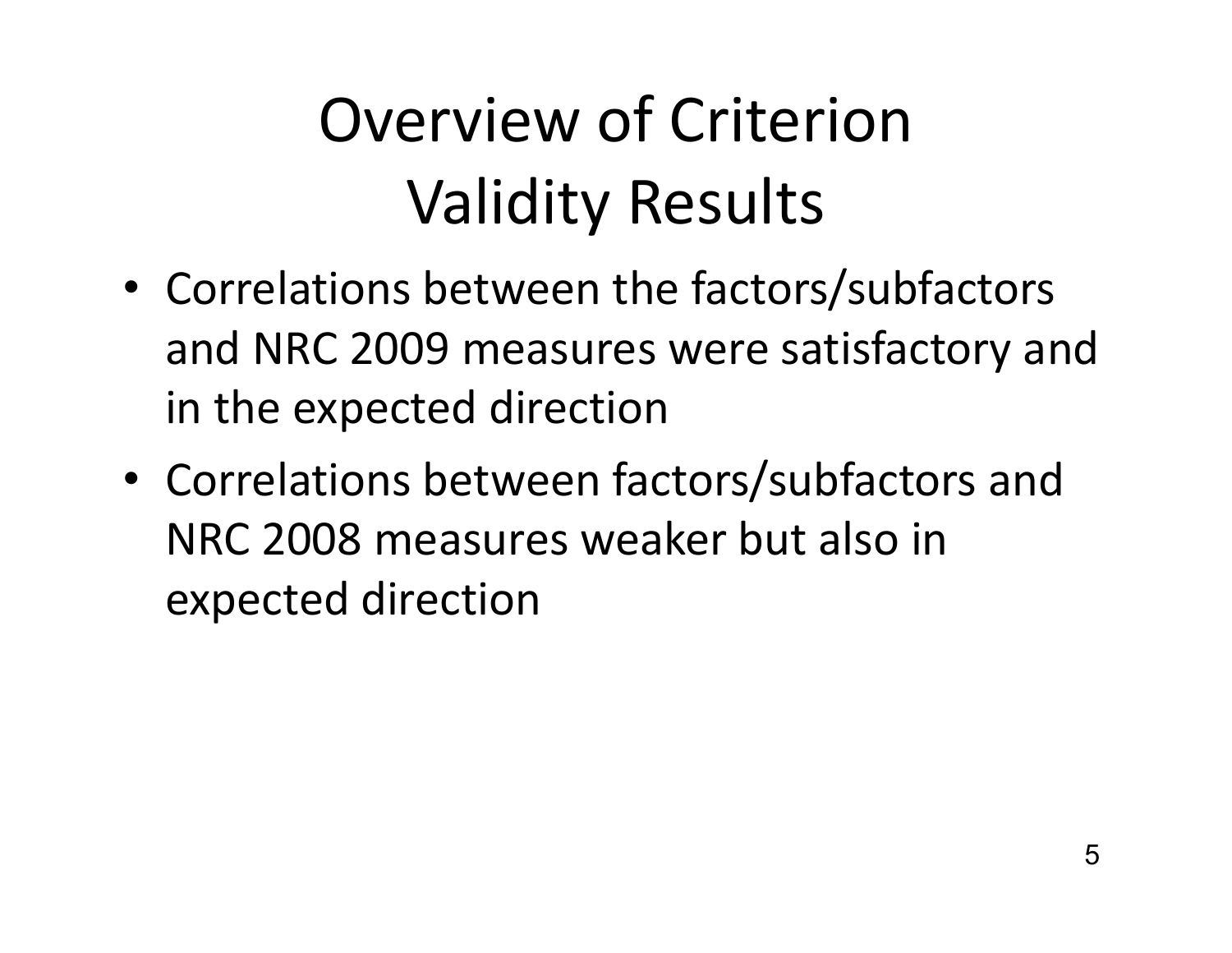#### Example SC Validities \*

| <b>Factor</b>                  | <b>Variable</b>                       | <b>Correlation</b> |
|--------------------------------|---------------------------------------|--------------------|
| <b>Mgt Responsibility</b>      | <b>HP Aspects</b>                     | .31                |
| <b>Raising Concerns</b>        | <b>Substantiated Allegations</b>      | .27                |
| <b>Decision Making</b>         | <b>PI&amp;R Aspects</b>               | .38                |
| <b>Supv Responsibility</b>     | <b>Total Aspects</b>                  | .30                |
| <b>Questioning Attitude</b>    | <b>HP Cross-cutting Issues</b>        | .35                |
| <b>Safety Communication</b>    | <b>Total Aspects</b>                  | .30                |
| <b>Personal Responsibility</b> | <b>HFIS Communication Issues</b>      | .26                |
| <b>Prioritizing Safety</b>     | <b>HFIS Work Practices/Procedures</b> | .27                |
| <b>Training Quality</b>        | <b>Total Aspects</b>                  | .29                |

\* Correlations absolute values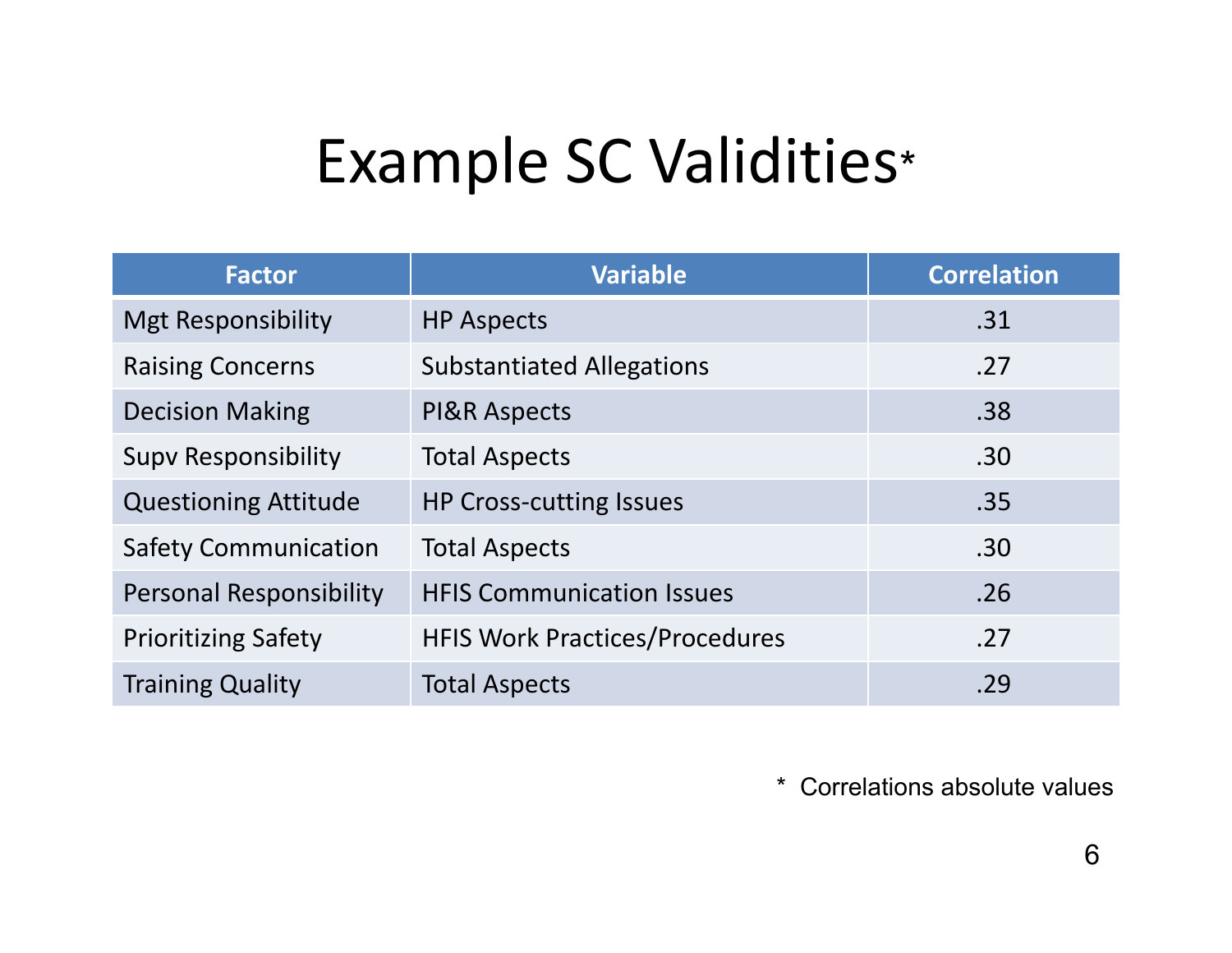## Example Equipment Validities \*

| <b>Factor</b>                  | <b>Variable</b>                              | <b>Correlation</b> |
|--------------------------------|----------------------------------------------|--------------------|
| <b>Mgt Responsibility</b>      | Power Changes/7000 hrs                       | .38                |
| <b>Raising Concerns</b>        | <b>Alert Notification Sys Unavailability</b> | .27                |
| <b>Decision Making</b>         | <b>EDG Actuations</b>                        | .38                |
| <b>Supy Responsibility</b>     | <b>Findings related to Initiating Events</b> | .39                |
| <b>Questioning Attitude</b>    | <b>Forced Outage Rate</b>                    | .43                |
| <b>Safety Communication</b>    | <b>Forced Outage Rate</b>                    | .34                |
| <b>Personal Responsibility</b> | Unplanned auto scrams                        | .30 <sub>1</sub>   |
| <b>Prioritizing Safety</b>     | No sig correlations                          | $-0-$              |
| <b>Training Quality</b>        | <b>EDG Actuations</b>                        | .43                |

\* Correlations absolute values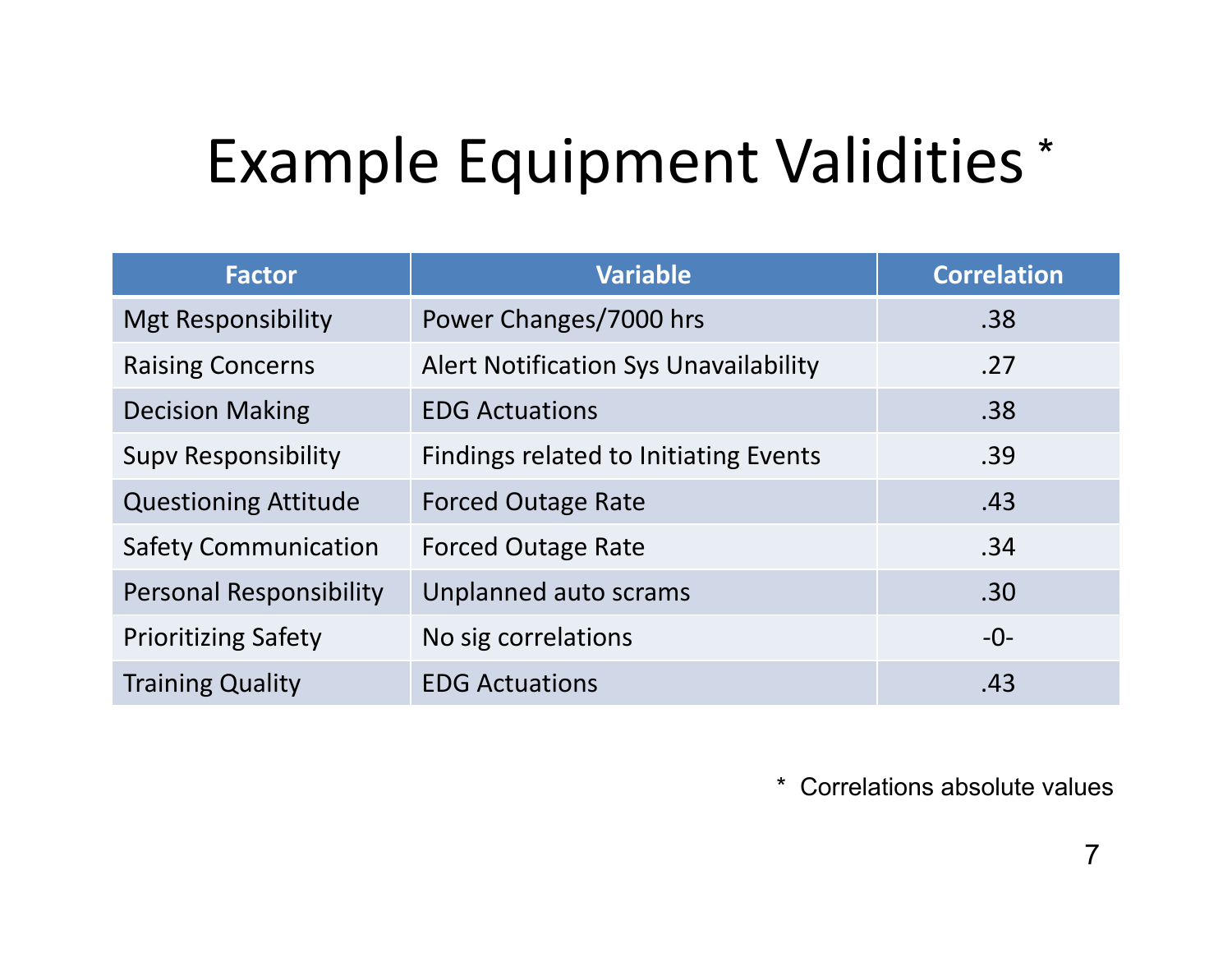#### NRC Conclusions

- INPO methods, data analyses and interpretations appropriate
- Workshop traits supported by either a factor or subfactor from INPO survey
- Correlations of Questioning Attitude, Supervisor Responsibility, Decision Making, Training Quality and Prioritizing Safety factors with other measures suggest they should not be ignored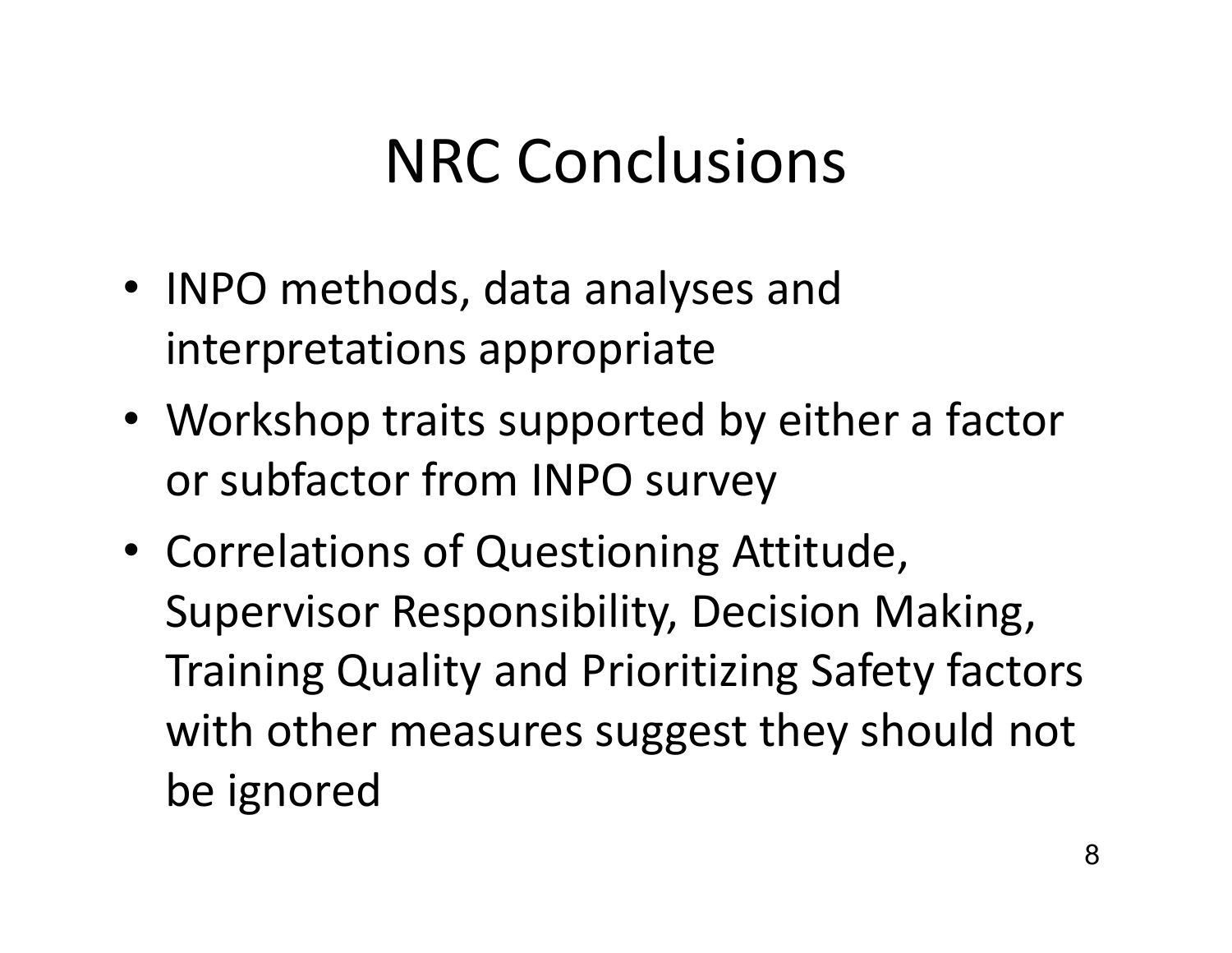#### Factors from Other Domains

- Analysis techniques applied by INPO are standard in survey research
- Used to identify factors in many other settings
- Handout includes a few examples f •• Handout includes a few examples from healthcare, construction, manufacturing and small business settings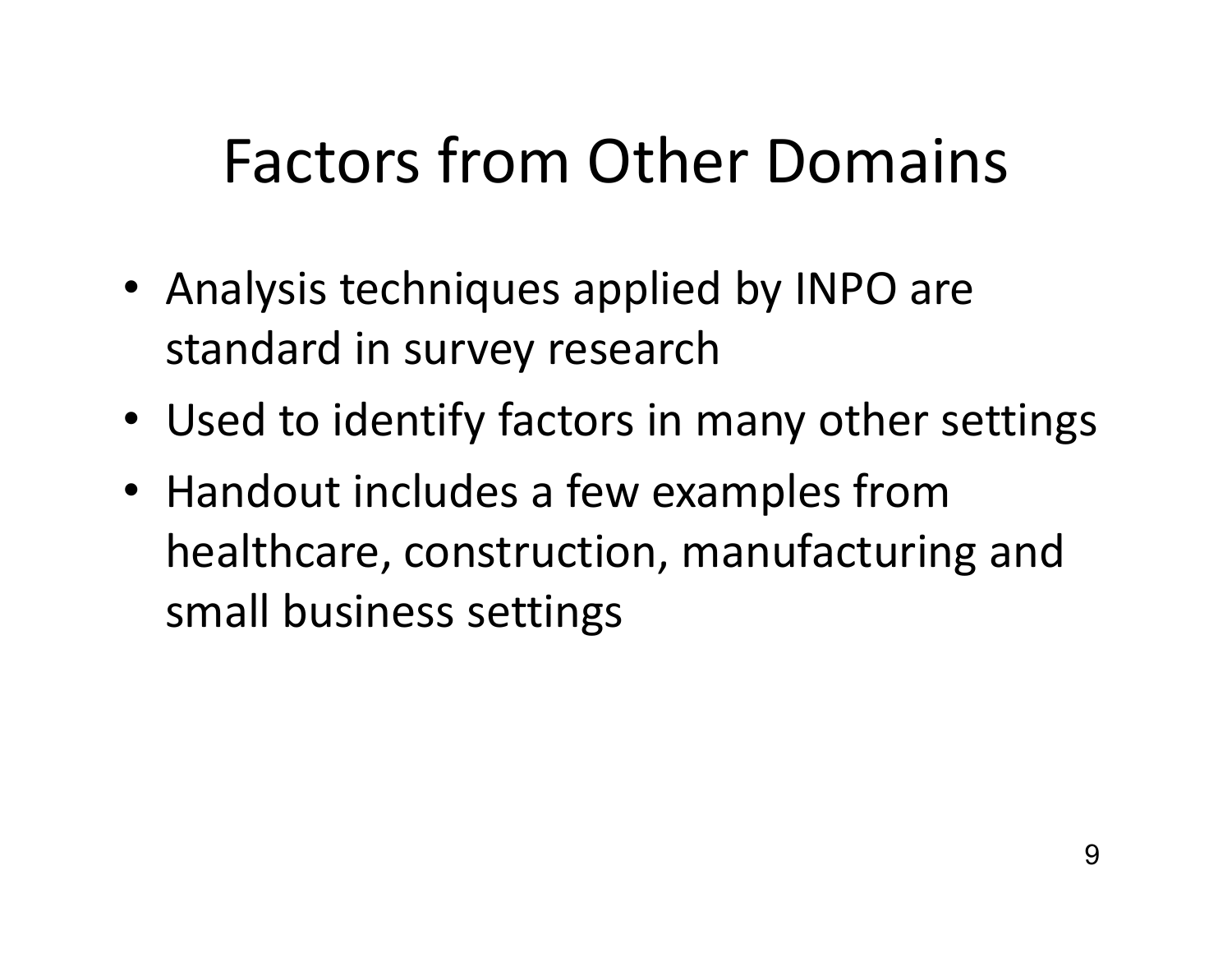#### Example of Healthcare Survey Factors: Agency for Healthcare Research and Quality

| <b>Factors</b>                           | <b>Definition</b>                                                                                                                        |  |
|------------------------------------------|------------------------------------------------------------------------------------------------------------------------------------------|--|
| <b>Communication openness</b>            | Important patient care information is transferred across<br>hospital units and during shift changes                                      |  |
| Feedback & communication<br>about error  | Management provides a work climate that promotes<br>patient safety and shows that patient safety is a top<br>priority                    |  |
| Frequency of events reported             | Staff feel that their mistakes and event reports are not<br>held against them, and that mistakes are not kept in<br>their personnel file |  |
| Handoffs & transitions                   | There is a learning culture in which mistakes lead to<br>positive changes and changes are evaluated for<br>effectiveness                 |  |
| Management support for<br>patient safety | Procedures and systems are good at preventing errors<br>and there is a lack of patient safety problems                                   |  |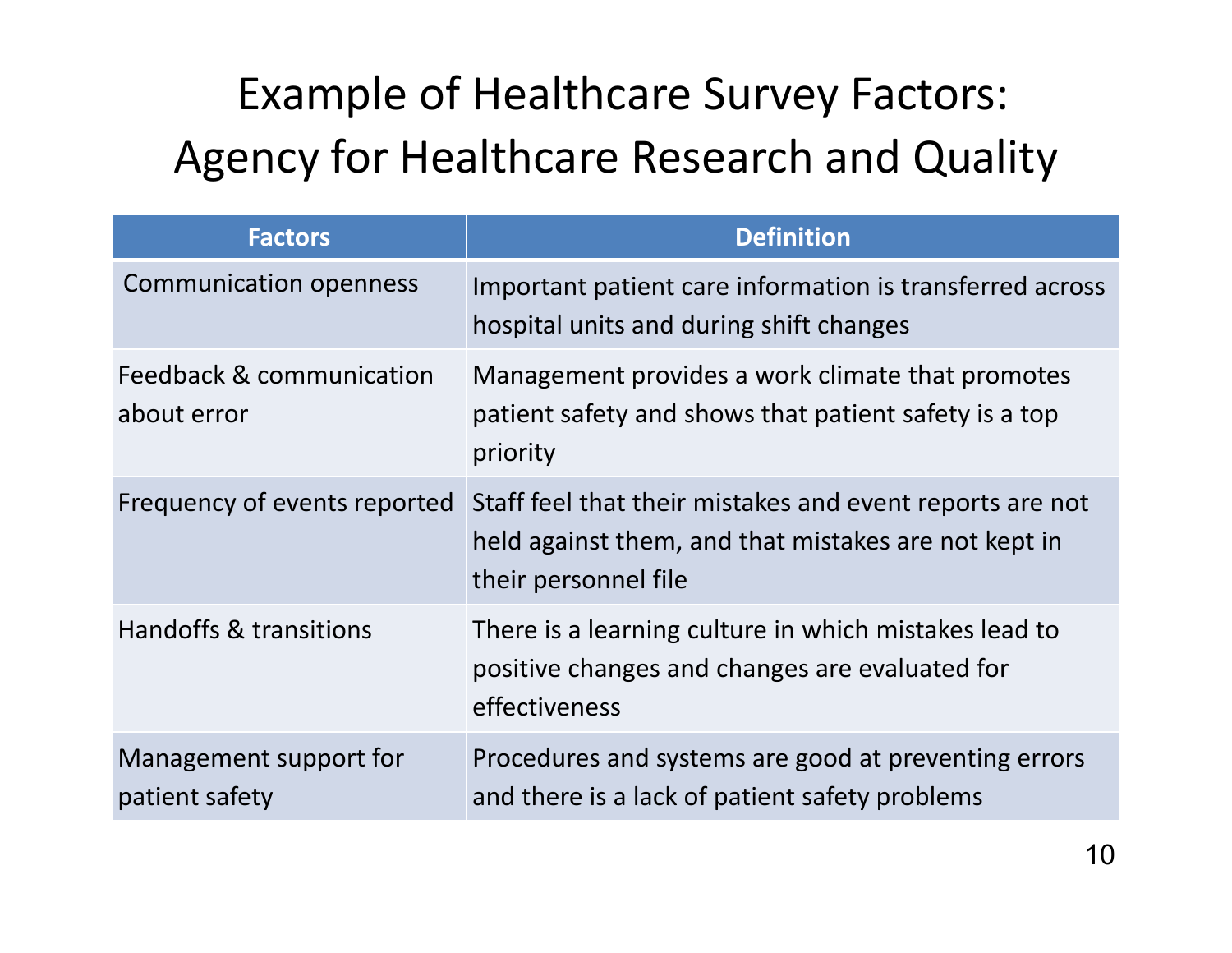## Agency for Healthcare Research and Quality (con't)

| <b>Factors</b>                                      | <b>Definition</b>                                                                                                                           |
|-----------------------------------------------------|---------------------------------------------------------------------------------------------------------------------------------------------|
| Non-punitive response to error                      | Staff feel that their mistakes and event<br>reports are not held against them, and that<br>mistakes are not kept in their personnel<br>file |
| Organizational learning - Continuous<br>improvement | There is a learning culture in which<br>mistakes lead to positive changes and<br>changes are evaluated for effectiveness                    |
| Overall perceptions of patient safety               | Procedures and systems are good at<br>preventing errors and there is a lack of<br>patient safety problems                                   |
| <b>Staffing</b>                                     | There are enough staff to handle the<br>workload and work hours are appropriate<br>to provide the best care for patients                    |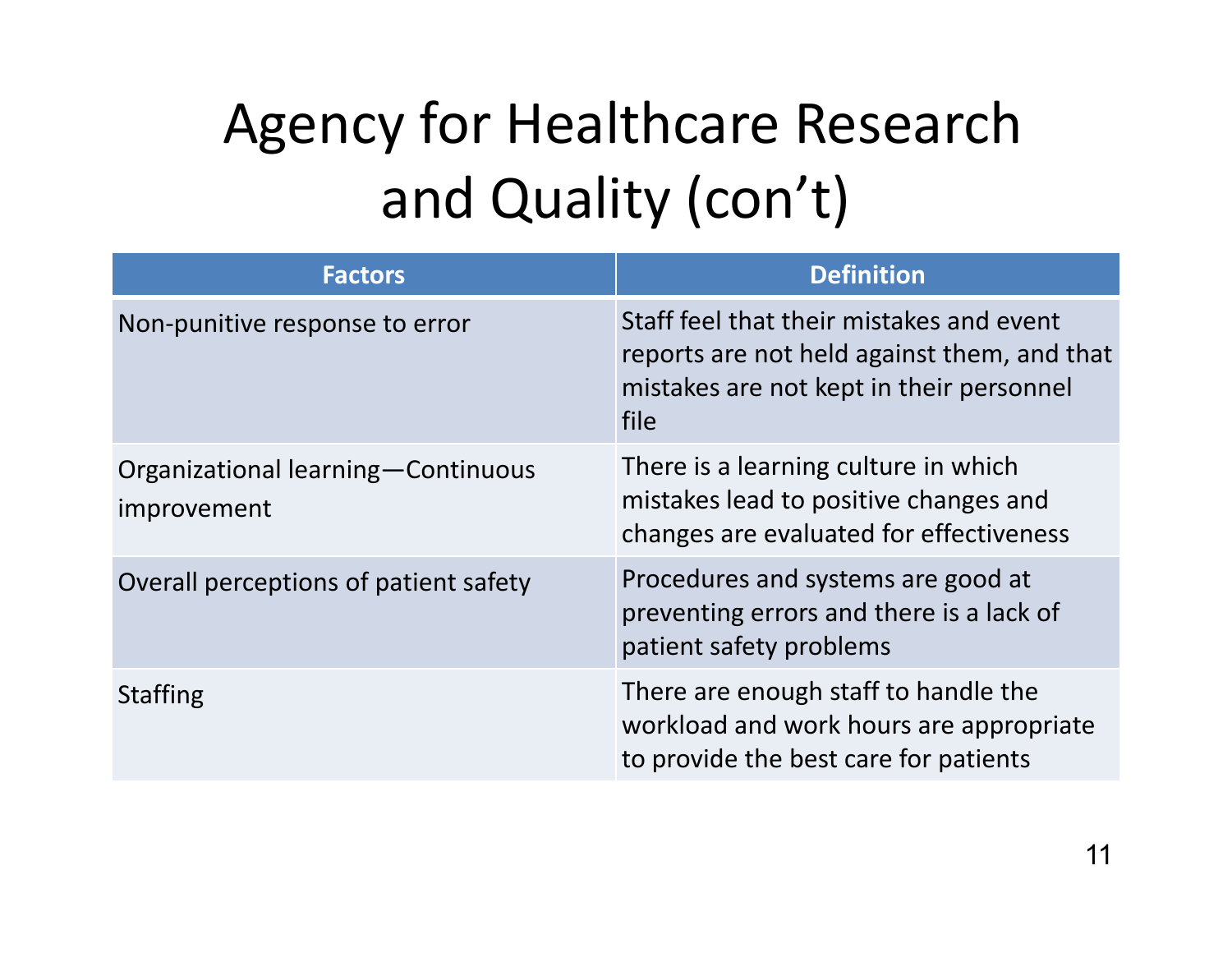## Agency for Healthcare Research and Quality (con't)

| <b>Factors</b>                                                  | <b>Definition</b>                                                                                                                                                                           |
|-----------------------------------------------------------------|---------------------------------------------------------------------------------------------------------------------------------------------------------------------------------------------|
| Supervisor/manager expectations and<br>actions promoting safety | Supervisors/managers consider staff<br>suggestions for improving patient safety,<br>praise staff for following patient safety<br>procedures, and do not overlook patient<br>safety problems |
| Teamwork across units                                           | Hospital units cooperate and coordinate<br>with one another to provide the best care<br>for patients                                                                                        |
| Teamwork within units                                           | Staff support one another, treat one<br>another with respect, and work together<br>as a team                                                                                                |

http://www.ahrq.gov/qual/hospsurvey10/